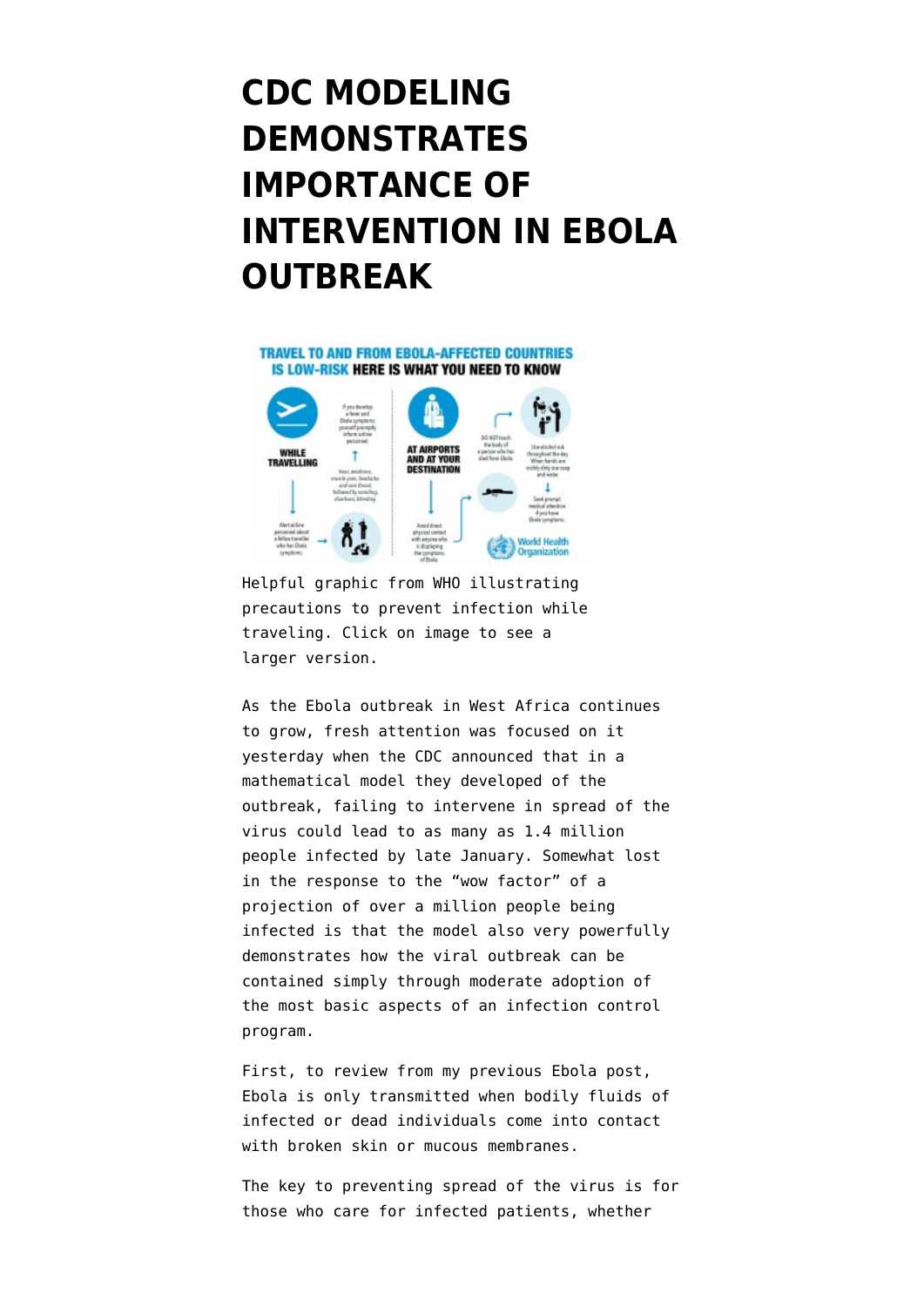they are health care workers at a hospital or family members in the home, is preventing contact with fluids from the patient. CDC has prepared an [informative guidance document](http://www.cdc.gov/vhf/ebola/hcp/environmental-infection-control-in-hospitals.html) for how health care workers can control the spread of Ebola in their facilities. The key steps are to provide protective clothing to cleaning staff, use an effective disinfectant, avoid reuse of materials with pourous surfaces and dispose (as regulated medical waste) of all textiles, linens, pillows and mattresses that may be contaminated.

Because practices such as these are routinely implemented in US health facilities when patients with high risk infectious diseases are being treated, there is little to no chance of Ebola spreading within the US. As noted in the previous Ebola post, the extreme poverty of the health care systems in the affected countries in Africa is what has allowed the disease to spread, as health care facilities there simply cannot afford the materials they need for implementing safe practices.

Here is the output of the model for Ebola spread in Liberia and Sierra Leone if infection control is not implemented beyond the current level. As noted in the NYTimes article linked above, the current estimate is that 18% of patients in Liberia and 40% of patients in Sierra Leone are treated in facilities that prevent spread of the virus. The model predicts both the number of infected patients in the two countries and the number of beds devoted to care of those patients ("corrected" means that the estimate for number of infected individuals is corrected for the assumption that 2.5 times more patients are infected than have been officially reported):



iplying reported cases by a factor of 2.5 (Table 4)

ent unit (ETU) and days in the ETU (Table 3).

Alternate Text: The figure above shows the estimated number of Ebola cases and daily number of beds in use Liberia and Sierra Leone combined dur<br>2014, with and without correction for underreporting, according to the EbolaR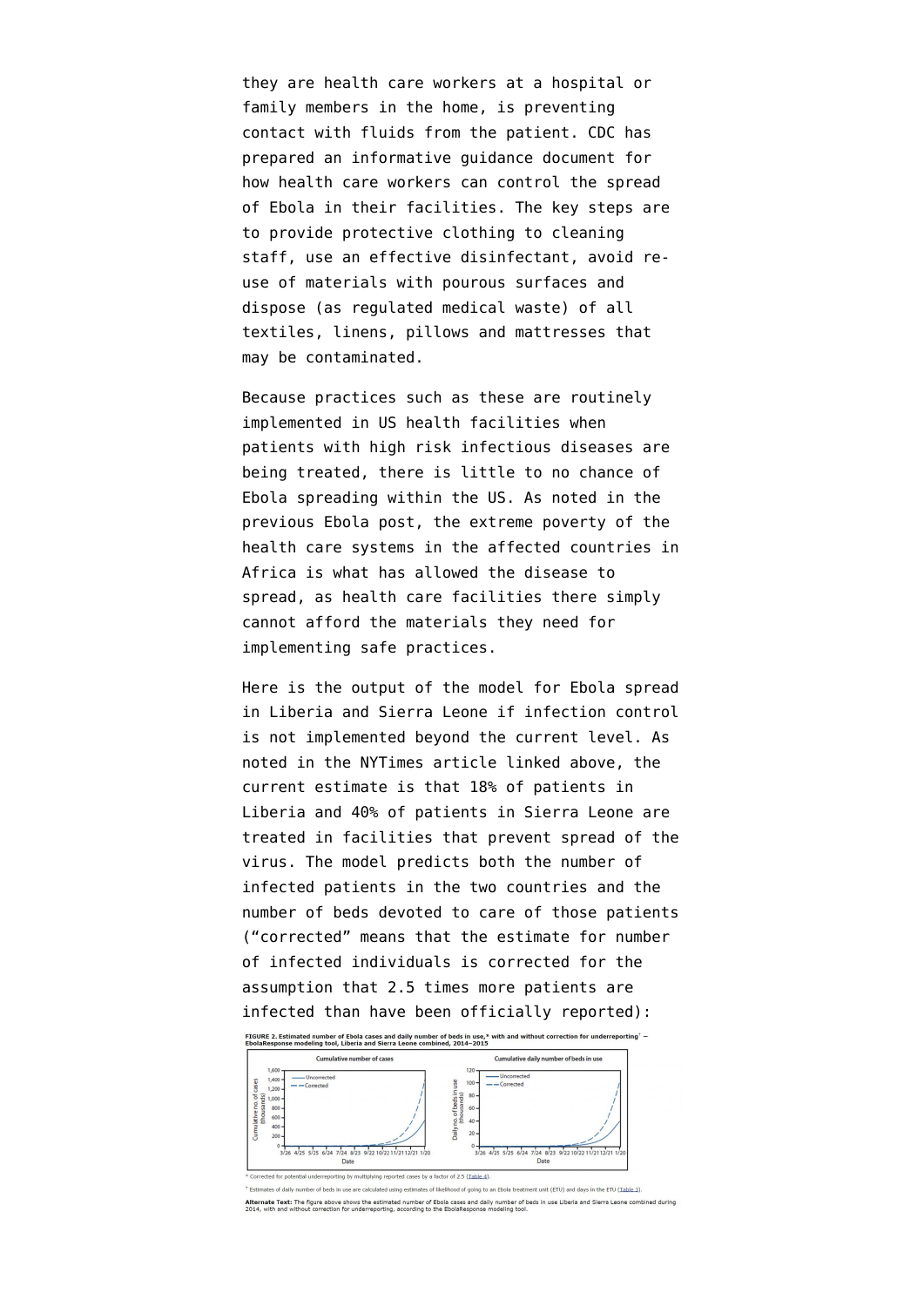As noted above and widely cited in the press yesterday, if the virus outbreak is left unchecked, the model predicts a cumulative total 1.4 million infected patients in the two countries by January 20 (many of whom are dead by then) and a need for up to 100,000 beds for treatment of these patients.

The good news that is buried in the CDC model is that stopping the virus outbreak does not require implementation of virus control measures for treatment of every infected patient. In the graphs below, we see the output from the model under the assumption that viral control practices start to be implemented now and expand to a level of 70% of infected patients (25% of them in hospitals and 45% in home treatment) being treated under safe practices by December:



Note that the cumulative number of cases levels off between 25,000 and 30,000 and the total number of beds needed peaks at around 13,000 1300 before dropping rapidly.

This model demonstrates very clearly that the highest priority for stopping the Ebola outbreak should be rapid and widespread implementation of basic infection control practices. Spreading this information into homes where patients are being treated is key. Convincing families of the importance of removing infected clothing and bedding seems likely to be the pivotal aspect of the public information campaign. Help from the West will be essential in providing the huge amount of disposable protective clothing and the necessary cleaning and disinfecting supplies. Replacement clothing, linens, mattresses and